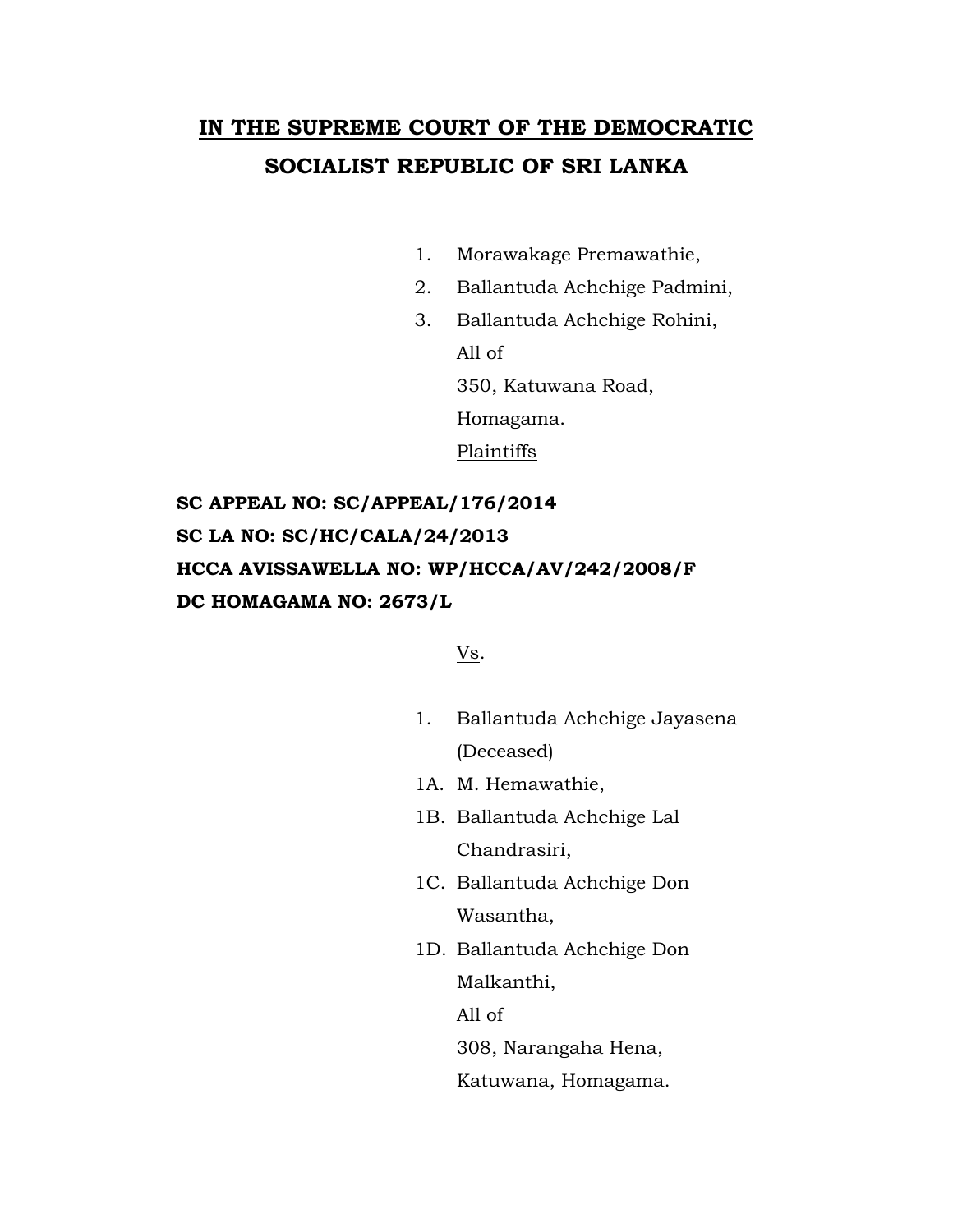2. Ballantuda Achchige Don Wasantha, 308, Narangaha Hena, Katuwana, Homagama. Defendants

#### AND BETWEEN

Ballantuda Achchige Don Wasantha,

308, Narangaha Hena,

Katuwana, Homagama.

1C and 2nd Defendant-Appellant

Vs.

- 1. Morawakage Premawathie,
- 2. Ballantuda Achchige Padmini,
- 3. Ballantuda Achchige Rohini,

All of

350, Katuwana Road,

Homagama.

Plaintiff-Respondents

- 1. Ballantuda Achchige Jayasena (Deceased)
- 1A. M. Hemawathie (Deceased)
- 1B. Ballantuda Achchige Lal Chandrasiri,
- 1D. Ballantuda Achchige Don Malkanthi,

All of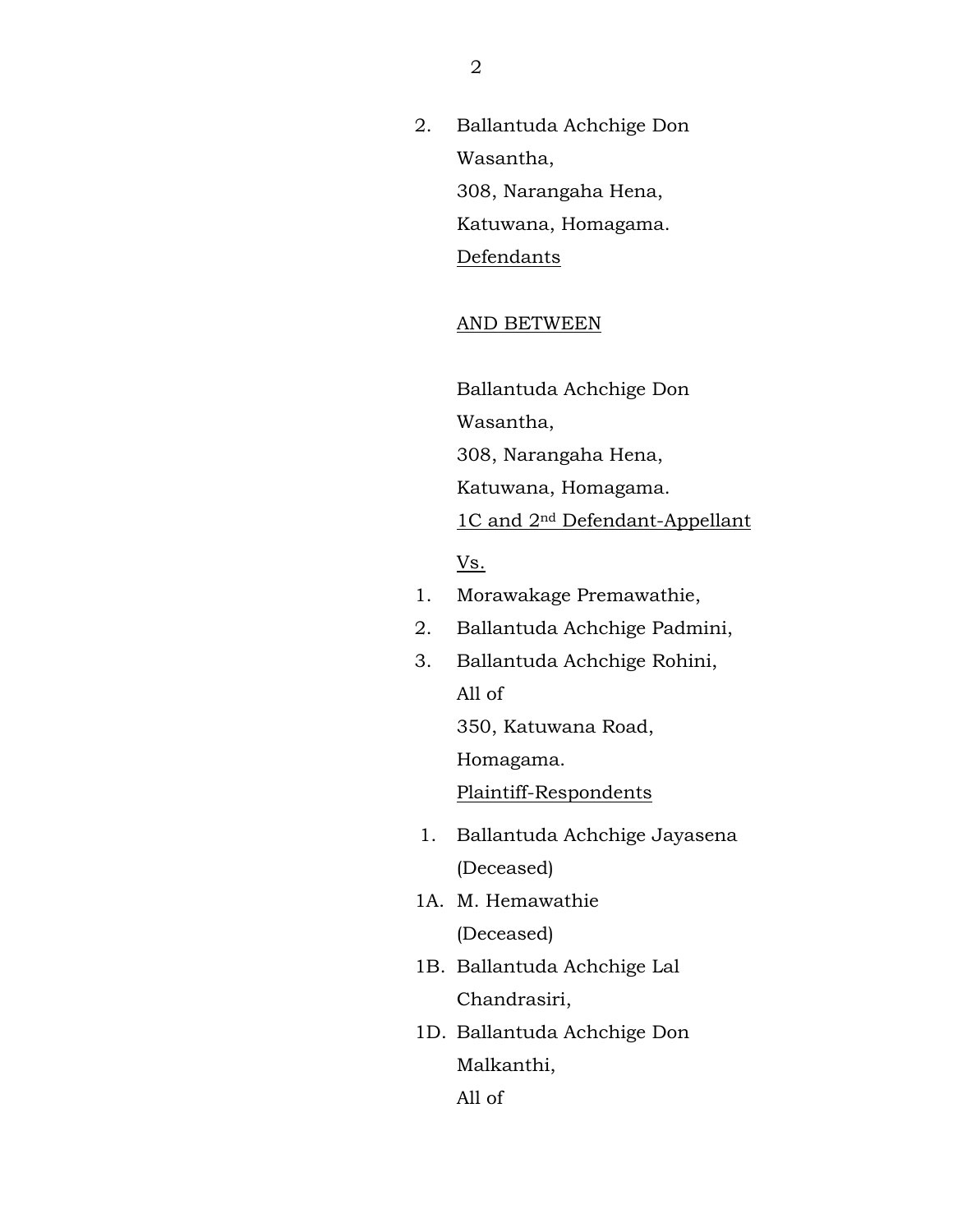308, Narangaha Hena, Katuwana, Homagama. Defendant-Respondents

#### AND NOW BETWEEN

Ballantuda Achchige Don

Wasantha,

308, Narangaha Hena,

Katuwana, Homagama.

1C and 2nd Defendant-Appellant-

## Appellant

Vs.

- 1. Morawakage Premawathie,
- 2. Ballantuda Achchige Padmini,
- 3. Ballantuda Achchige Rohini, All of 350, Katuwana Road, Homagama.

Plaintiff-Respondent-Respondents

- 1. Ballantuda Achchige Jayasena (Deceased)
- 1A. M. Hemawathie (Deceased)
- 1B. Ballantuda Achchige Lal Chandrasiri,
- 1D. Ballantuda Achchige Don Malkanthi, All of 308, Narangaha Hena, Katuwana, Homagama.

Defendant-Respondent-

Respondents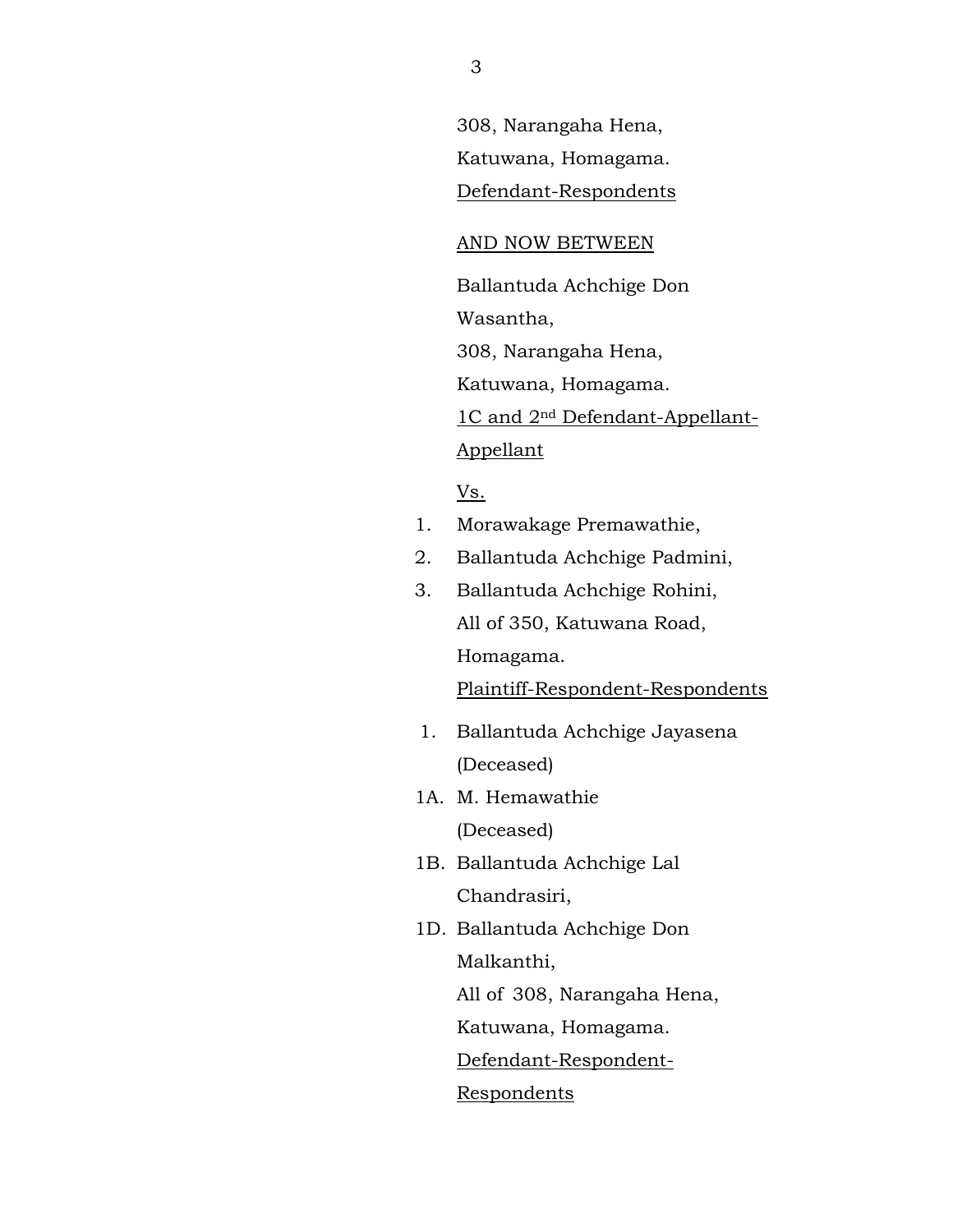- Before: P. Padman Surasena, J. Yasantha Kodagoda, P.C., J. Mahinda Samayawardhena, J.
- Counsel: Thishya Weragoda with Prathap Welikumbura for the 1C and 2nd Defendant-Appellant-Appellant. Arjuna Kurukulasuriya for the Plaintiff-Respondent-Respondents.

Argued on : 12.02.2021

Further written submissions

by the Respondents on: 02.03.2021 by the Appellant on: 15.03.2021

Decided on: 17.05.2021

### Mahinda Samayawardhena, J.

The Plaintiffs filed this action against the Defendant in the District Court of Homagama seeking a declaration of title to the land described in the schedule to the plaint, the ejectment of the Defendant therefrom, and damages. After the death of the original Defendant, namely Jayasena, his widow and children were substituted in his place. The Defendants filed answer claiming prescriptive title to the land. After trial, the District Court entered Judgment for the Plaintiffs and, on appeal, the High Court of Civil Appeal affirmed it. The Defendants have now come before this Court against the Judgment of the High Court of Civil Appeal.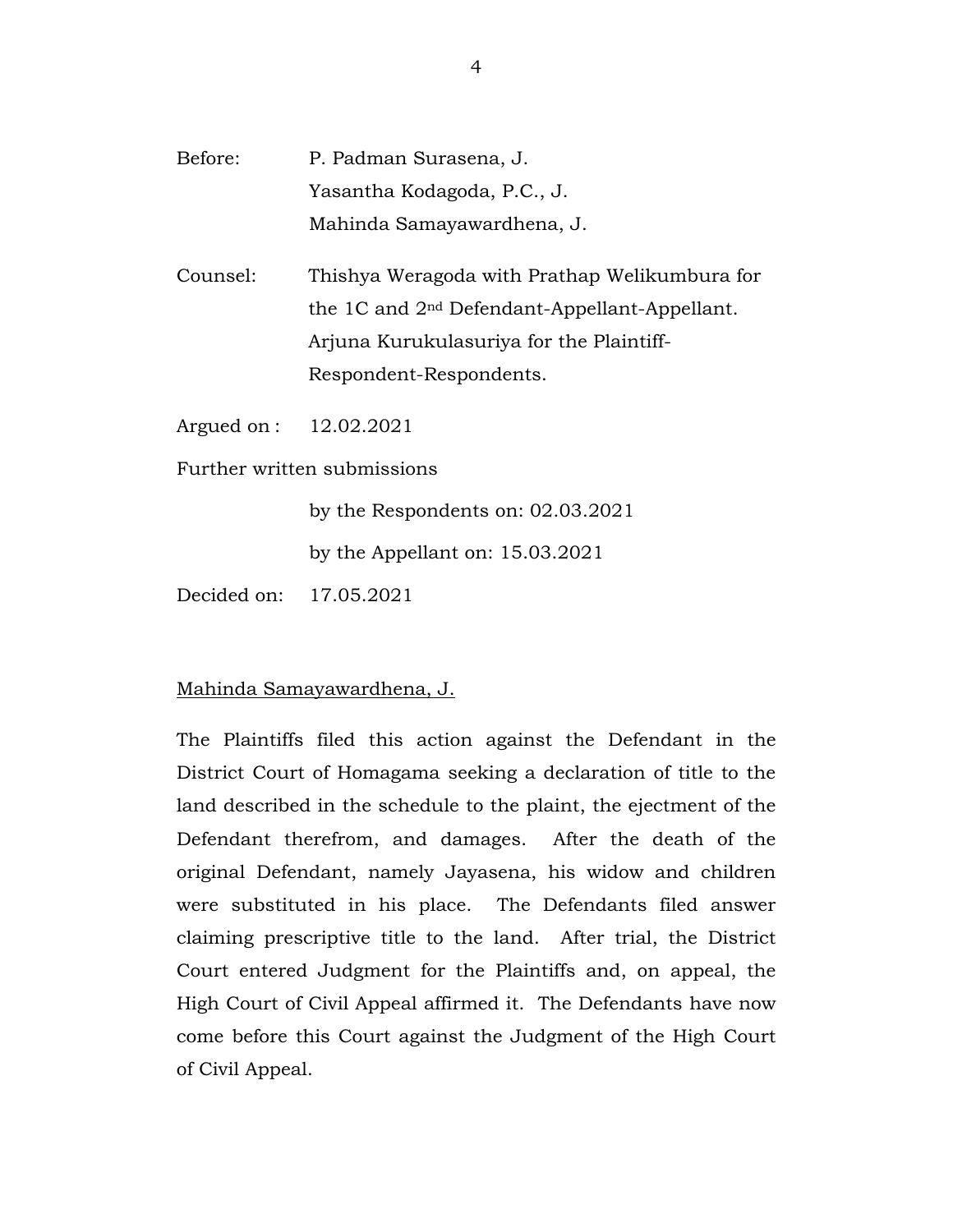This Court granted leave to appeal on the question whether the High Court of Civil Appeal erred in law in coming to the conclusion that the Plaintiffs proved title to the land despite Deed Nos. 36988 and 38247 as pleaded in the plaint not being tendered in evidence. The contention of learned counsel for the Defendants is that the Plaintiffs failed to prove the chain of title.

In paragraph 3 of the amended plaint, the Plaintiffs state that the original owner, namely William Singho, sold the land in suit, which is in extent of  $\frac{1}{2}$  an acre, to the deceased husband of the 1<sup>st</sup> Plaintiff who was also the father of the 2<sup>nd</sup> and 3<sup>rd</sup> Plaintiffs, namely Karunadasa, by Deed No. 7236. This Deed was marked P1 in evidence without any objection.

In paragraphs 4 and 5, the Plaintiffs further state that by Deed No. 36988, Karunadasa alienated the land to a person by the name of Weerasinghe on a conditional transfer, and Weerasinghe in turn retransferred the land to Karunadasa by Deed No. 38247 in fulfilment of the condition set out in the former Deed.

The Defendants, in paragraph 3 of the amended answer, accept that Karunadasa purchased the ½ acre mentioned above, but their position is that it is a portion of a larger land in extent of 4 acres, and the balance  $3\frac{1}{2}$  acres excluding the said  $\frac{1}{2}$  acre had been gifted to the original Defendant Jayasena by Deed No.1903. By the same paragraph, the Defendants further take up the position that they have possessed this ½ acre since 1950 with the leave and license of Karunadasa, together with the balance portion of the larger land as one entity, and acquired prescriptive title to it. Karunadasa and Jayasena are siblings.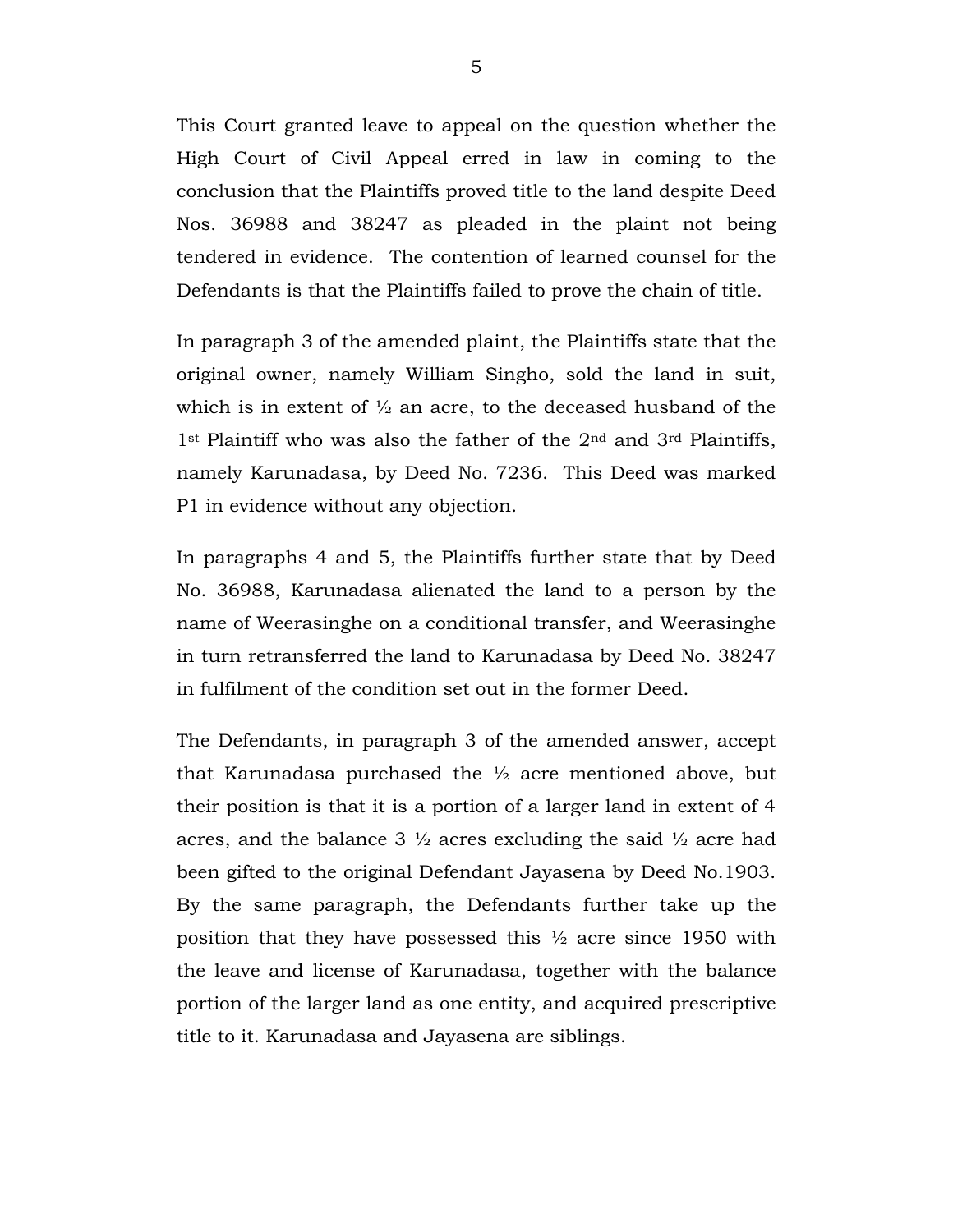Although the Defendants admit in their amended answer that Karunadasa purchased the disputed ½ acre, which is the subject matter of this action, in the District Court they never took up the position in their answer or by way of the issues or in evidence or written submissions that the Plaintiffs do not have paper title to the said ½ acre or that Karunadasa subsequently lost his paper title. Instead, the Defendants made a claim in reconvention to that  $\frac{1}{2}$  acre by way of prescriptive title.

It is well settled law that in a *rei vindicatio* action the burden is on the Plaintiff to prove title to the land in suit irrespective of weaknesses in the Defendant's case. H.N.G. Fernando J. (later C.J.) in *Pathirana v. Jayasundara (1955) 58 NLR 169 at 171* required "strict proof of the Plaintiff's title". But this shall not be understood that a Plaintiff in a *rei vindicatio* action shall prove his title beyond reasonable doubt such as in a criminal prosecution, or on a high degree of proof as in a partition action. The standard of proof of title is on a balance of probabilities as in any other civil suit. The stringent proof of chain of title, which is the norm in a partition action to prove the pedigree, is not required in a *rei vindicatio* action.

Professor George Wille, in his monumental work *Wille's Principles of South African Law*, 9th Edition, states at page 539:

*To succeed with the rei vindicatio, the owner must prove on a balance of probabilities, first, his or her ownership in the property. If a movable is sought to be recovered, the owner must rebut the presumption that the possessor of the movable is the owner thereof. In the case of immovables, it is sufficient as a rule to show that title in the land is registered in his or her name.*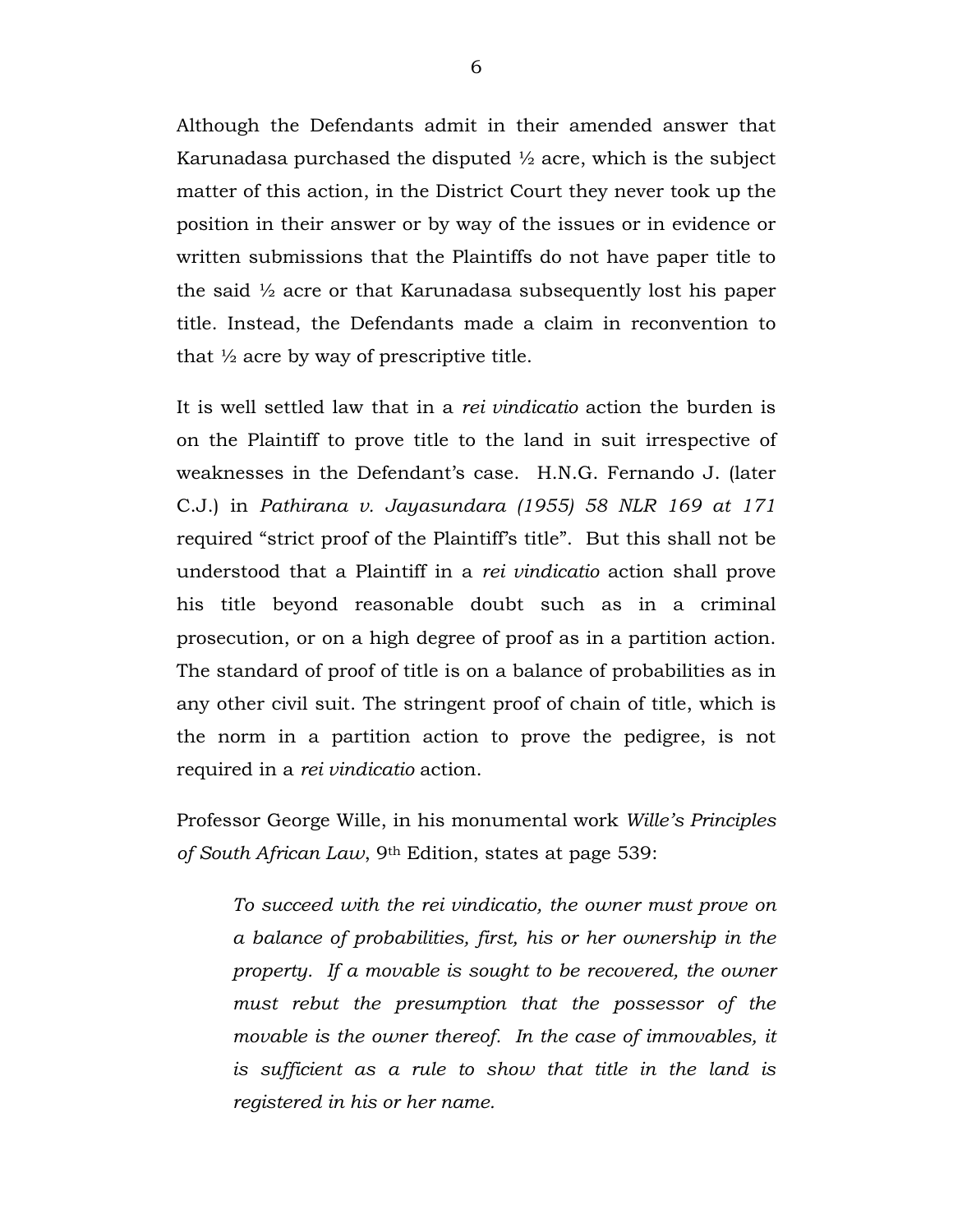Dr. H.W. Tambiah opines in "*Survey of Laws Controlling Ownership of Lands in Sri Lanka*", International Property Investment Journal, Vol 2, pp. 217-246 at p. 244:

*As a practical matter, the burden of proof in a rei vindicatio action is not burdensome. The Plaintiff must prove only that he is the probable owner of the property.*

Professor G.L. Peiris, in his treatise *Law of Property in Sri Lanka*, Vol I, stresses at page 304:

*It must be emphasized, however, that the observations in these cases to the effect that the Plaintiff's title must be strictly proved in a rei vindicatio, cannot be accepted as containing the implication that a standard of exceptional stringency applies in this context. An extremely exacting standard is insisted upon in certain categories of action such as partition actions.* 

The Full Bench of the Supreme Court in *Jinawathie v. Emalin Perera [1986] 2 Sri LR 121* held that the Plaintiff in a *rei vindicatio* action shall prove that he has title to the disputed property and that such title is superior to the title, if any, put forward by the Defendant, or that he has sufficient title which he can vindicate against the Defendant.

The Plaintiff in *Jinawathie*'s case filed a *rei vindicatio* action against the Defendants relying upon a Statutory Determination made under section 19 of the Land Reform Law, No. 1 of 1972. The Defendants sought the dismissal of the Plaintiff's action on the basis that the alleged Statutory Determination did not convey any title on the Plaintiff and that in the absence of the Plaintiff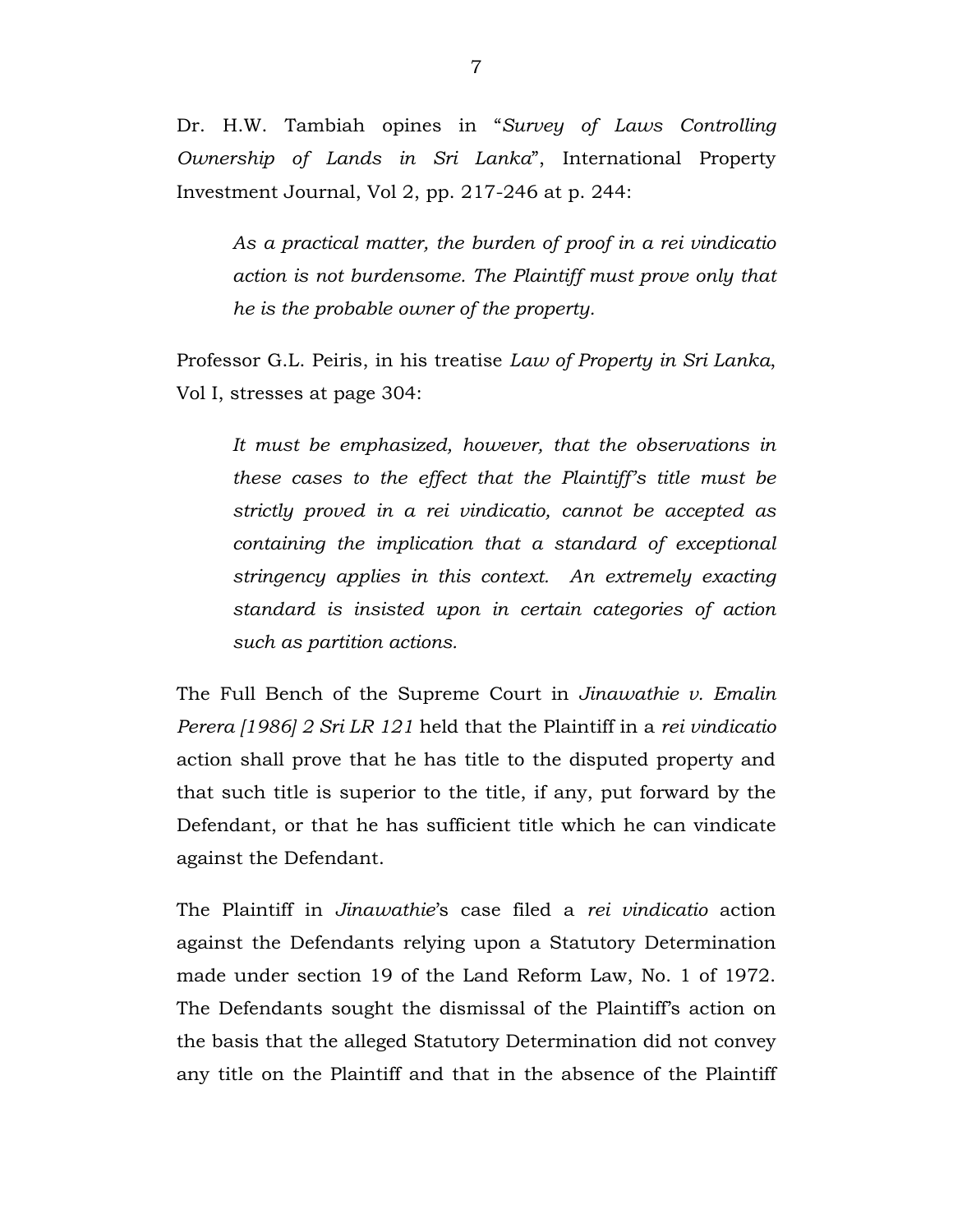demonstrating dominium over the land, the Plaintiff's action shall fail. Both the District Court and the Court of Appeal held with the Plaintiff and the Supreme Court affirmed it. Ranasinghe J. (later C.J.) with the agreement of Sharvananda C.J., Wanasundera J., Atukorale J., and Tambiah J., whilst emphasising that in a *rei vindicatio* action proper, the Plaintiff's ownership of the land is of the very essence of the action, expressed the view of the Supreme Court in the following terms at page 142:

*This principle was re-affirmed once again by Gratiaen J. in the case of Palisena v. Perera (1954) 56 NLR 407 where the Plaintiff came into court to vindicate his title based upon a permit issued under the provisions of the land Development Ordinance (Chap. 320). In giving judgment for the Plaintiff, Gratiaen, J. said: "a permit-holder who has complied with the conditions of his permit enjoys, during the period for which the permit is valid, a sufficient title which he can vindicate against a trespasser in civil proceedings. The fact that the alleged trespasser had prevented him from entering upon the land does not afford a defence to the action."* 

*In a vindicatory action the Plaintiff must himself have title to the property in dispute: the burden is on the Plaintiff to prove that he has title to the disputed property, and that such title is superior to the title, if any, put forward by the Defendant in occupation. The Plaintiff can and must succeed only on the strength of his own title, and not upon the weakness of the defence.*

*On a consideration of the foregoing principles – relating to the legal concept of ownership, and to an action rei*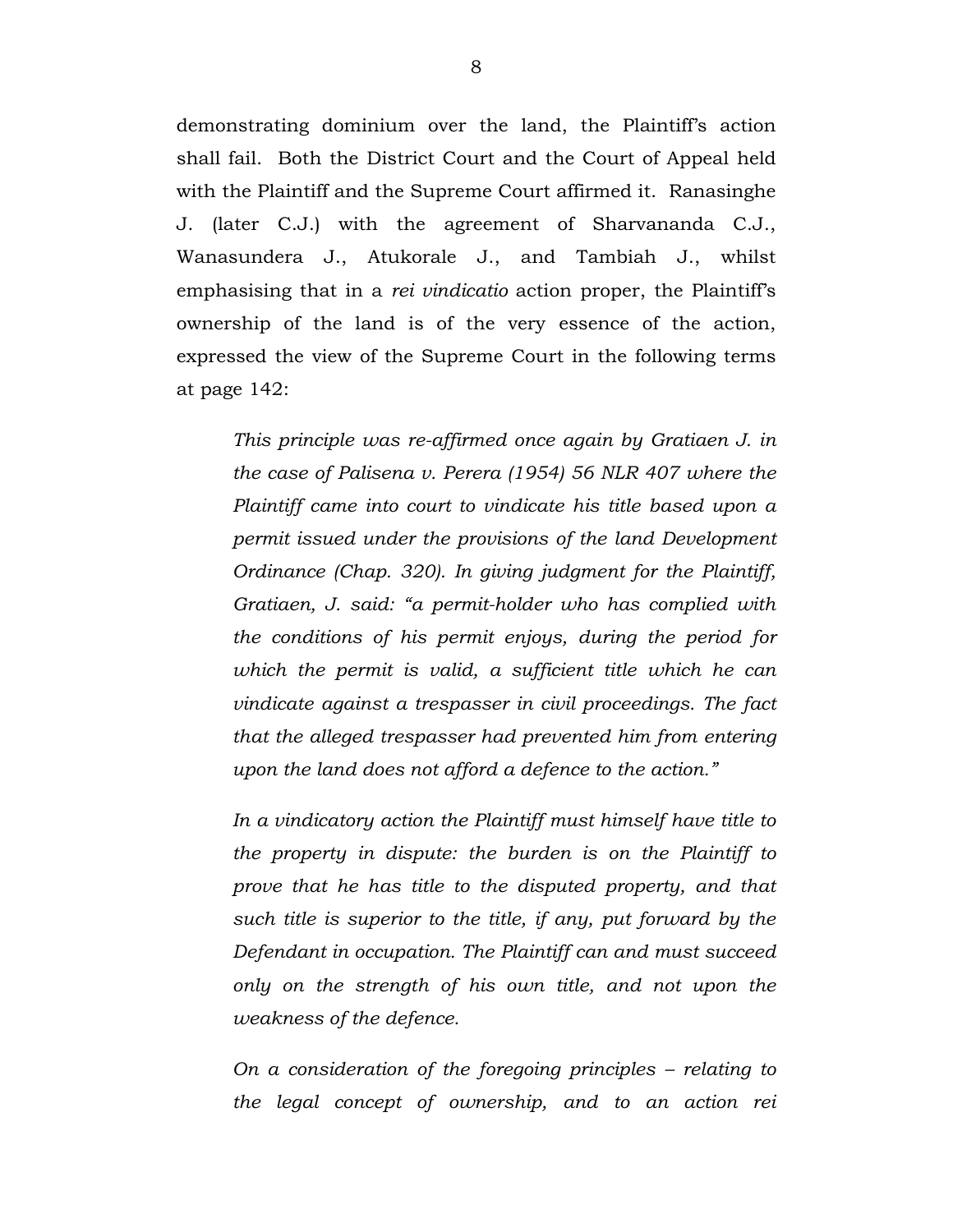*vindicatio – it seems to me that the Plaintiff-respondent did, at the time of the institution of these proceedings, have, by virtue of P6 [Statutory Determination], "sufficient" title which she could have vindicated against the Defendantsappellants in proceedings such as these.*

In *Banda v. Soyza [1998] 1 Sri LR 255* ― a *rei vindicatio* action proper ― the Supreme Court took the view that in order for the Plaintiff to succeed in a *rei vindicatio* action he shall prove "superior title" to that of the Defendant.

In *Banda*'s case the Plaintiff sought a declaration of title to the land in suit, the ejectment of the Defendants and damages. After trial, Judgment was entered in favour of the Plaintiff. The Court of Appeal set aside the Judgment of the District Court and the Plaintiff's action was dismissed on the ground that the Plaintiff failed to establish title to the subject matter of the action or even to identify the land in suit. But the Supreme Court set aside the Judgment of the Court of Appeal and restored the Judgment of the District Court on the basis that there was "sufficient evidence led on behalf of the Plaintiff to prove the title and the identity of the lots in dispute." The Supreme Court particularly relied upon a Lease Bond executed in 1906, which was not considered by the Court of Appeal, to decide that the Plaintiff was the owner of the land. G.P.S. de Silva C.J., at page 259, laid down the criterion in the following manner:

*In a case such as this, the true question that a court has to consider on the question of title is, who has the superior title? The answer has to be reached upon a consideration of the totality of the evidence led in the case.*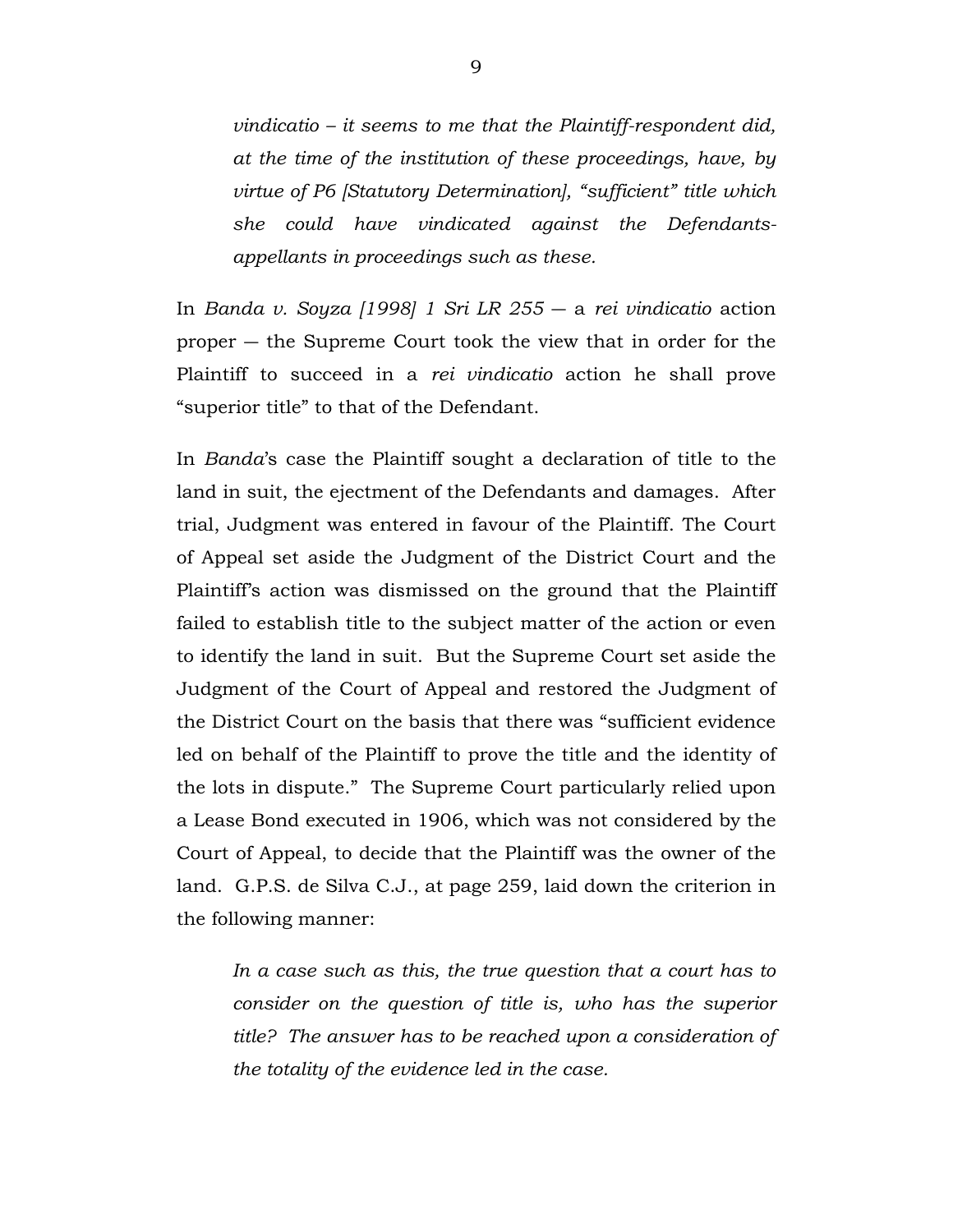In *Preethi Anura v. William Silva (SC Appeal No. SC/LA/116/2014, Minutes of the Supreme Court on 05.06.2017)*, the Plaintiff filed a *rei vindicatio* action against the Defendant seeking a declaration of title to the land in suit and the ejectment of the Defendant therefrom. The District Court held with the Plaintiff but the High Court of Civil Appeal set aside the Judgment of the District Court on the basis that the Plaintiff failed to prove title to the land. The Plaintiff's title commenced with a Statutory Determination made under section 19 of the Land Reform Law in favour of his grandmother, who had bequeathed the land by way of a last will to the Plaintiff, with the land being later conveyed to the Plaintiff by way of an executor conveyance. No documentary evidence was tendered to establish that the last will was proved in Court and admitted to probate in order to validate the executor conveyance by which the Plaintiff claimed title to the land. The District Court was satisfied that the said factors were proved by oral evidence but the High Court found the same insufficient to discharge the burden that rests upon a Plaintiff in a *rei vindicatio* action, which the High Court considered to be very heavy. The Supreme Court reversed the Judgment of the High Court and restored the Judgment of the District Court, taking the view that the Plaintiff had proved title

to the land despite the purported shortcomings. In the course of the Judgment, Dep C.J. remarked:

*In a rei vindicatio action, the Plaintiff has to establish the title to the land. Plaintiff need not establish the title with mathematical precision nor to prove the case beyond reasonable doubt as in a criminal case. The Plaintiff's task is to establish the case on a balance of probability. In a partition case the situation is different as it is an action in*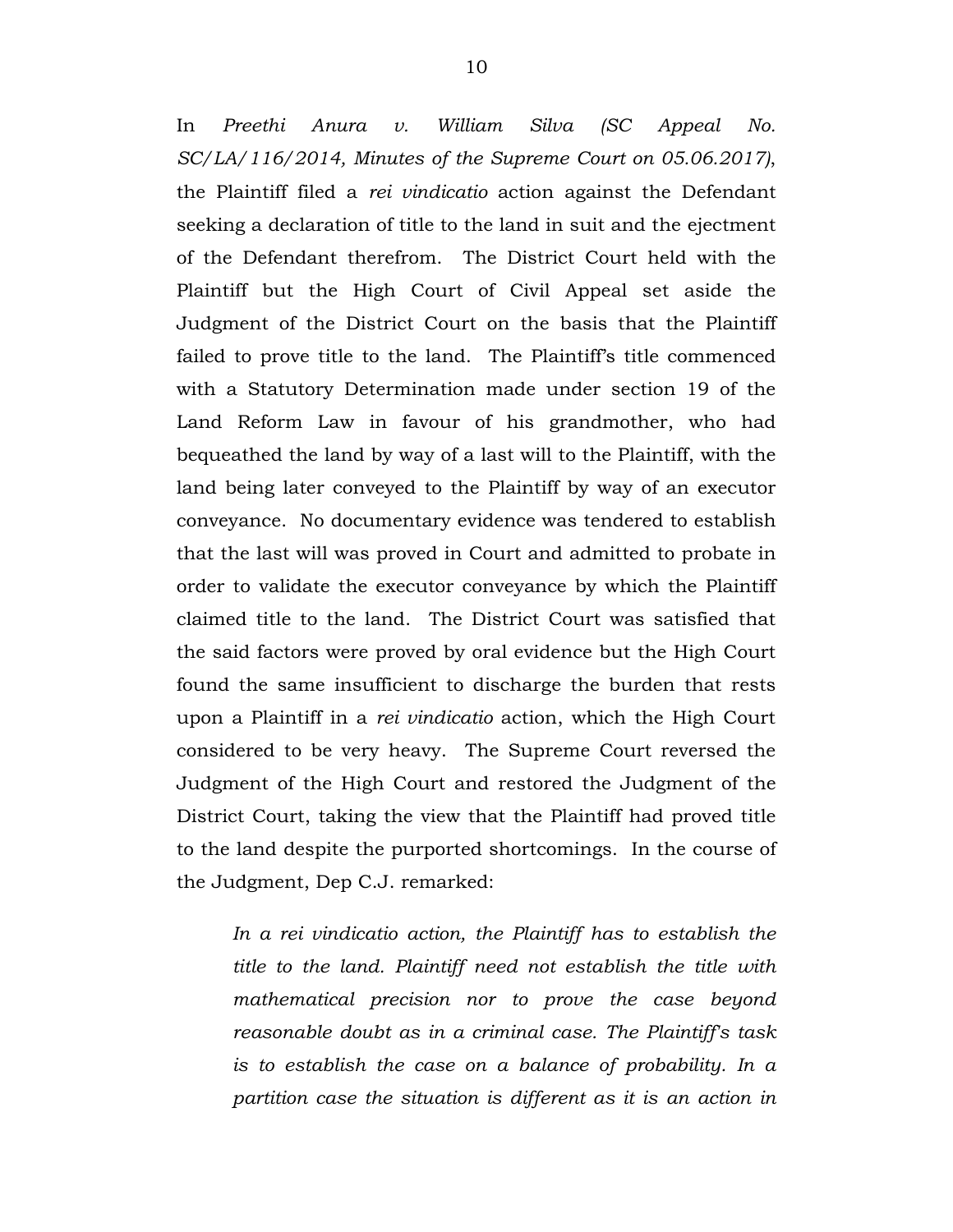*rem and the trial judge is required to carefully examine the title and the devolution of title. This case being a rei vindicatio action this court has to consider whether the Plaintiff discharged the burden on balance of probability.*

What is the degree of proof expected when the standard of proof is on a balance of probabilities? In *Miller v. Minister of Pensions [1947] 2 All ER 372*, Lord Denning declared:

*That degree is well settled. It must carry a reasonable degree of probability, but not so high as is required in a criminal case. If the evidence is such that the tribunal can say, 'We think it more probable than not', the burden is discharged, but if the probabilities are equal, it is not.*

Notwithstanding that in a *rei vindicatio* action the burden is on the Plaintiff to prove title to the land no matter how fragile the case of the Defendant is, the Court is not debarred from taking into consideration the evidence of the Defendant in deciding whether or not the Plaintiff has proved his title. Not only is the Court not debarred from doing so, it is in fact the duty of the Court to give due regard to the Defendant's case, for otherwise there is no purpose in a *rei vindicatio* action in allowing the Defendant to lead evidence when all he seeks is for the dismissal of the Plaintiff's action.

The Court shall not protect rank trespassers and promote unlawful occupation to the detriment of the legitimate rights of lawful landowners by setting an excessively higher standard of proof in a *rei vindicatio* action than what is expected in an ordinary civil suit.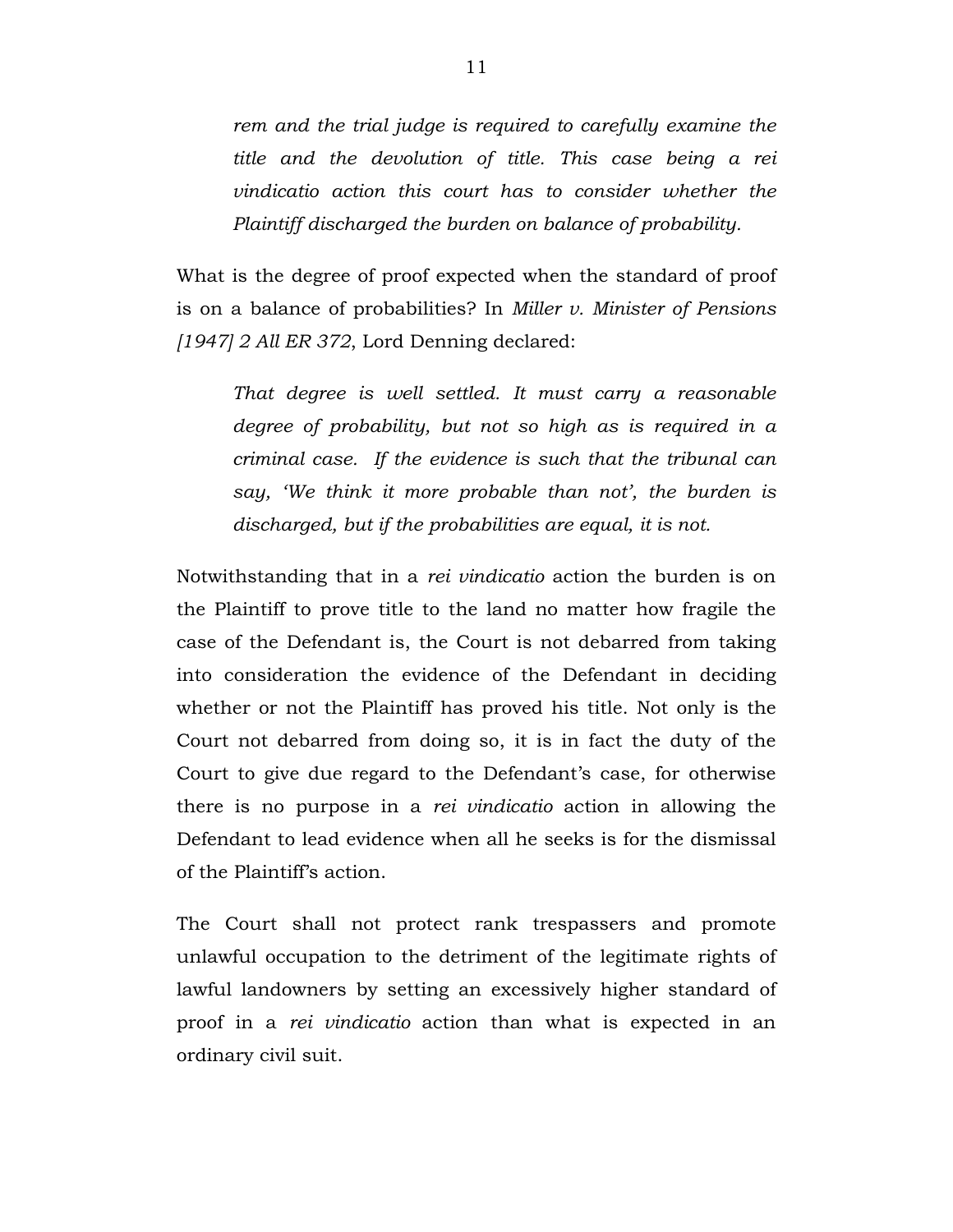Bearing in mind the burden of proof cast upon the Plaintiff in a *rei vindicatio* action, if the Plaintiff in such a case has "sufficient title" or "superior title" than that of the Defendant, the Plaintiff shall succeed. No rule of thumb can be laid down on what circumstances the Court shall hold that the Plaintiff has discharged his burden. Whether or not the Plaintiff proved his title shall be decided upon a consideration of the totality of the evidence led in the case.

For completeness, let me add the following.

There is a difference between a *rei vindicatio* action proper and a declaration of title action in terms of the burden of proof of title, notwithstanding that a declaration of title and ejectment of the Defendant is the common relief sought in both actions.

In *Pathirana v. Jayasundara (supra)* at page 173 Gratiaen J. explained this in the following manner:

*A decree for a declaration of title may, of course, be obtained by way of additional relief either in a rei vindicatio action proper (which is in truth an action in rem) or in a lessor's action against his overholding tenant (which is an action in personam). But in the former case, the declaration is based on proof of ownership; in the latter, on proof of the contractual relationship which forbids a denial that the lessor is the true owner.*

In simple terms, in an action filed by the Plaintiff seeking a declaration of title to and the ejectment of the Defendant from the land in suit, if the Plaintiff can prove that the Defendant came into possession as a licensee or lessee under him which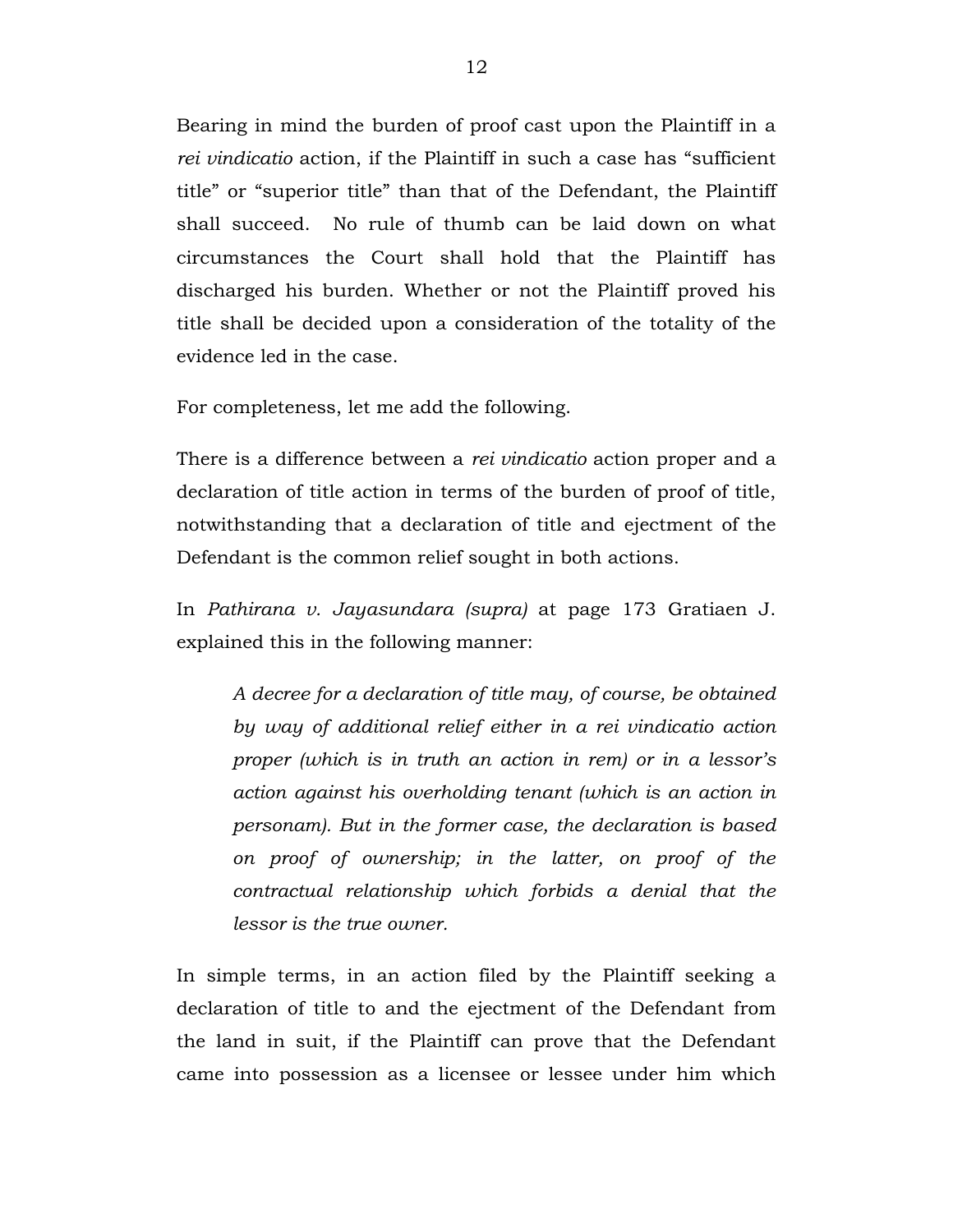was later terminated, the Defendant cannot defeat the action of the Plaintiff on the ground that the Plaintiff is not the owner of the land. In such a situation, the Plaintiff can automatically obtain a declaration of title through the operation of the rule of estoppel contained in section 116 of the Evidence Ordinance:

*No tenant of immovable property, or person claiming through such tenant, shall during the continuance of the tenancy, be permitted to deny that the landlord of such tenant had, at the beginning of the tenancy, a title to such immovable property; and of licensee of no person who came upon any immovable property by the licence of the person in possession thereof shall be permitted to deny that such person had a title to such possession at the time when such licence was given.*

In fact, a licensor, lessor or landlord need not necessarily be the owner of the property to grant leave and licence, lease or rent out the property. A person may let immovable property to another without having any right or title to it or without any authority from the true owner. Such a lease is valid between the landlord and the tenant, but the true owner is not bound by it. (Professor George Wille, *Landlord and Tenant in South Africa*, 4th Edition, page 20; Dr. H.W. Tambiah, *Landlord and Tenant in Ceylon*, page 48; *Imbuldeniya v. De Silva [1987] 1 Sri LR 367 at 372, 380*)

In the unique facts and circumstances of the instant case, failure to tender Deed Nos. 36988 and 38247 is not fatal and the Plaintiffs' action need not be dismissed on this ground. When the totality of the evidence led in this case is considered, I am satisfied that the Plaintiffs have proved title to the property on